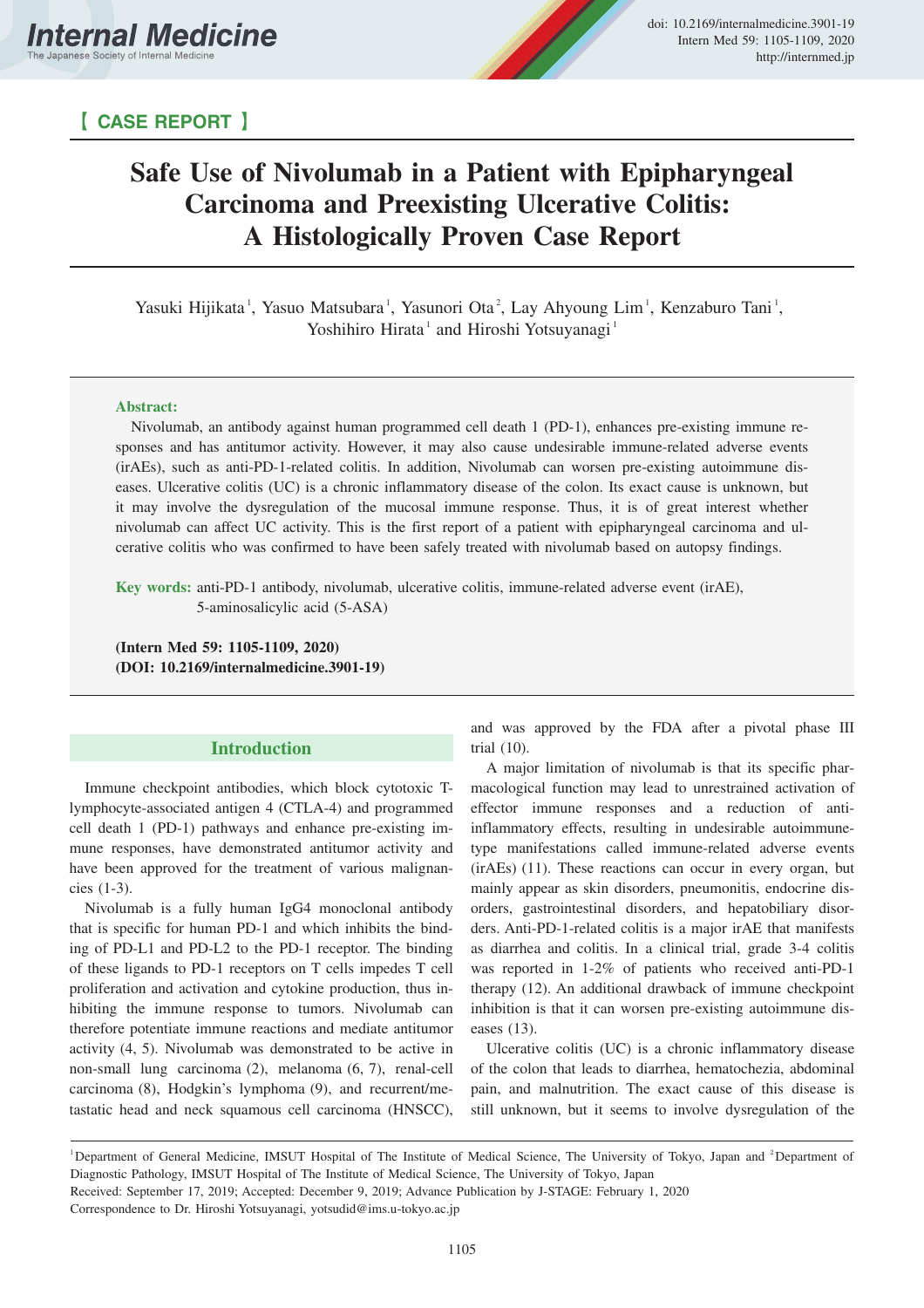

**Figure 1. The diagnosis of active UC. (A) Colonoscopy revealed active colitis throughout the colon. Congestive, edematous, and erosive mucosa with friability and spontaneous bleeding were observed in the sigmoid colon. (B) A biopsy specimen from the sigmoid colon showed inflammatory cell infiltration, distortion, and crypt inflammation. These endoscopic and pathological findings were consistent with active ulcerative colitis. UC: ulcerative colitis**



**Figure 2. Endoscopic findings (sigmoid colon). Endoscopy before chemotherapy showed UC in remission with no apparent active inflammation. UC: ulcerative colitis**

mucosal immune response, resulting in an imbalance between regulatory (Treg) and effector T cells (14). Thus, it is of great interest whether an anti-PD-1 antibody affects the activity of UC. We herein report the case of a patient with both epipharyngeal carcinoma and UC, who was safely treated with nivolumab.

# **Case Report**

The patient was a 52-year-old woman who was a nonsmoker and non-drinker, who was diagnosed with epipharyngeal carcinoma with extensive intracranial infiltration and persistent headache in November 2015. A histological examination showed moderately differentiated squamous cell carcinoma (clinical stage, cT4bN0M0). The patient had been diagnosed with ulcerative colitis in 2012, and had been successfully treated with 5-ASA. She had persistent diarrhea and progressive anemia at the time of the diagnosis of epipharyngeal carcinoma; thus, colonoscopy was performed (Fig. 1), which revealed highly active pancolitis-type UC

(Mayo score 10). Chemoradiotherapy for epipharyngeal carcinoma was planned at the time of the diagnosis, but treatment for UC was prioritized. Sequential steroid administration and granulocyte and monocyte adsorption apheresis were conducted. The treatments successfully induced the remission of the patient's UC, and 5-ASA maintenance therapy (4 g/day) was subsequently initiated. Due to the risk of toxicity affecting the colonic mucosa, chemotherapy was withheld, and radiotherapy (total dose, 70 Gy) was performed from January to March 2016. The epipharyngeal tumor shrunk and the patient's headache was relieved. At the end of 2016, low back pain appeared, and multiple bone metastases were diagnosed in March 2017. The patient received palliative radiotherapy for the painful metastases (doses: right iliac crest, 20 Gy; left femur, 30 Gy). Recurrent epipharyngeal carcinoma and multiple bone tumors were detected by PET-CT in April 2017.

The patient visited our hospital in June 2017 to determine whether she was eligible for chemotherapy given her continuously asymptomatic UC. We confirmed the stable remission of UC by colonoscopy (Fig. 2) and the appearance of new liver metastases by computed tomography (CT). We judged that chemotherapy was viable. CDDP/5FU [Cisplatin (100 mg/m2 , IV over 2 hours on Day 1) followed by 5 fluorouracil  $(1,000 \text{ mg/m}^2, \text{ CIV}$  24 hours on Days 1-4, q3w)] was administered as first-line therapy. Partial remission was initially achieved; however, after six courses, her liver and bone metastases progressed. Thus, second-line chemotherapy was initiated with paclitaxel  $[PTX (100 mg/m<sup>2</sup>$ IV, over 1 hour on Day 1, repeated every 6 weeks)] was started in December 2017. CT of the liver performed at two months after the start of PTX showed a mixed response, and the administration of PTX was continued until tumor growth was demonstrated definitively in April 2018. The patient's treatment schedule is shown in Fig. 3.

After reconfirming the state of UC remission (Mayo score, 0), nivolumab (3 mg/kg, every 2 weeks) was given as third-line chemotherapy from May 2018. After three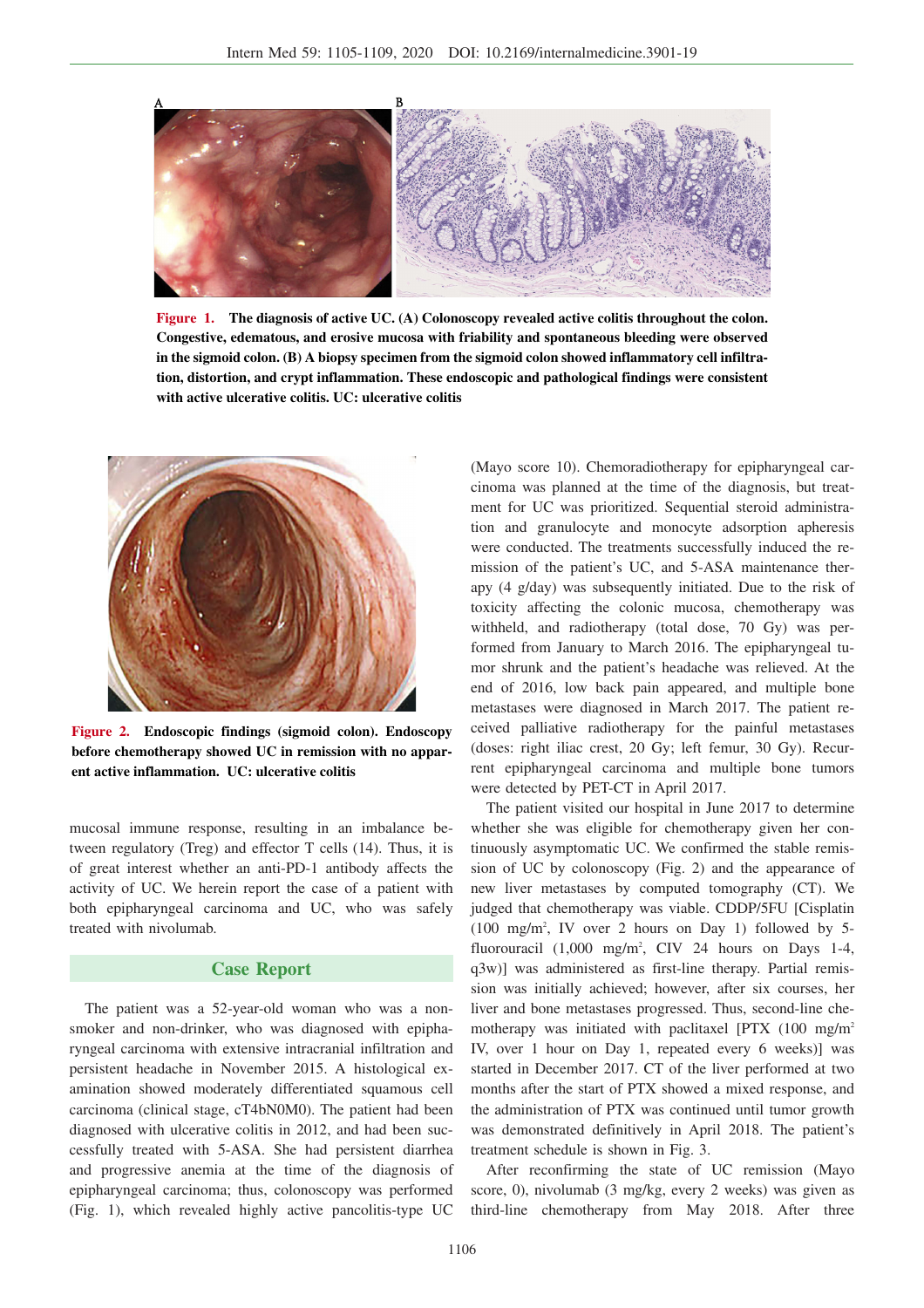

**Figure 3. The clinical course. PTX: paclitaxel, CDDP: cisplatin, 5-FU: 5-fluorouracil, LCAP: leukocytapheresis**



**Figure 4. Autopsy findings. (A) Macroscopic observation revealed a slightly erythematous mucosa in the colon. (B) Microscopic observation of the sigmoid colon revealed blood congestion manifesting as an erythematous mucosa, mild lymphocytic infiltration, and fibrosis, but there were no signs of active UC or irAEs secondary to colitis. UC: ulcerative colitis, irAEs: immune-related adverse events**

courses, CT demonstrated rapid growth of the patient's liver metastases but bone scintigraphy revealed a decreased number of skeletal metastases. During these therapies, the patient did not experience diarrhea or other symptoms indicative of irAE colitis or the recurrence of UC. Because of her hyperprogressive liver disease, supportive care was chosen. Her condition rapidly worsened, and she died two weeks after the start of palliative care intervention.

An autopsy performed seven weeks after the first administration of nivolumab revealed the following findings. There was no evidence of tumor in the pharynx, indicating the effectiveness of radiation and chemotherapy at the primary site. Multiple metastases were found in the liver and bones. While most of the liver tumors were viable, approximately half of the bone tumors had undergone necrosis, indicating a mixed tumor response to the treatments. The remaining tumors were negative for PD-L1. In the colon, mild lymphocytosis, minimal neutrophil infiltration, a conserved crypt structure, and slight fibrosis were observed, none of which suggested the recurrence of UC or anti-PD-1-related colitis (Fig. 4). It was concluded that nivolumab had been used safely to treat this patient with preexisting UC.

# **Discussion**

The rates of anti-PD-1-induced diarrhea and colitis are reported 17.2% and 1.1% respectively (15). Anti-PD-1 associated colitis exhibits a variety of macroscopic findings, from normal to severe inflammatory changes such as exudates, granularity, erythema, loss of vascularity, and ulcerations (16, 17), which are somewhat similar to those of UC. The common histopathological features of anti-PD-1 associated colitis are neutrophilic crypt microabscesses and cryptitis, increased crypt epithelial cell apoptosis, and the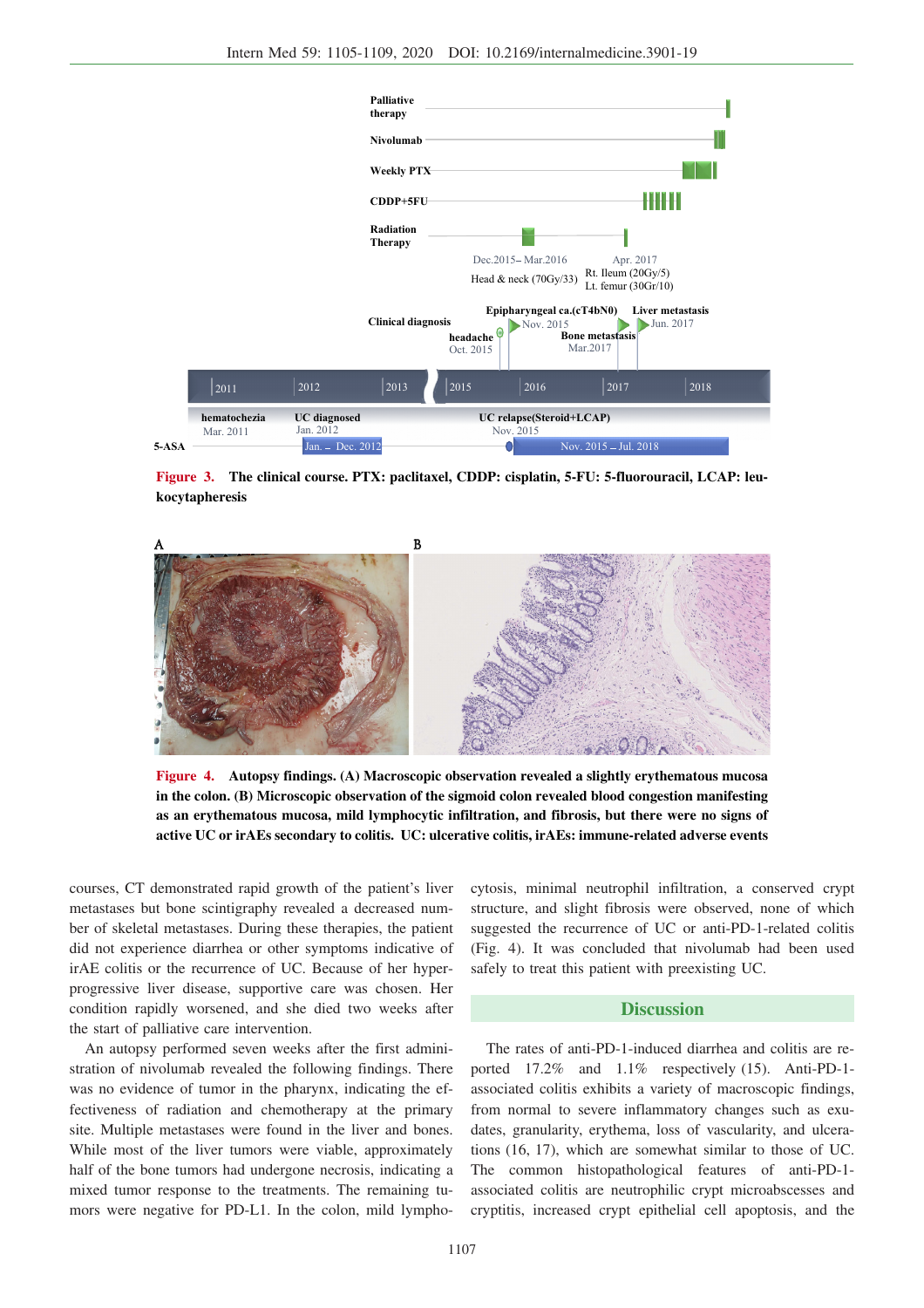presence of crypt atrophy and dropout (16, 17).

UC is an idiopathic inflammatory disorder that affects the colorectum. Endoscopic findings typically show erythema, loss of the normal vascular pattern, granularity, erosion, friability, bleeding, and ulceration (18, 19). Histological findings include distortion of the crypt architecture, crypt shortening, increased numbers of lymphocytes and plasma cells in the lamina propria, mucin depletion, and Paneth cell metaplasia (18, 19).

The exact causes of both irAE colitis and UC are still unknown, but blood analyses in patients with immune checkpoint inhibitor-induced colitis revealed a decrease in regulatory T cells and an increase in effector T cells (20), which is similar to the T cell imbalance seen in UC patients (21). Additionally, polymorphisms of the *CTLA-4* gene were reported to be associated with susceptibility to both Crohn's disease and UC (22). Thus, the potential for immune checkpoint inhibitors to exacerbate UC is a particular concern.

Because patients with pre-existing autoimmune disorders are excluded from trials evaluating immune checkpoint inhibitors, few data are available on the risk of immunerelated colitis in patients with pre-existing inflammatory bowel disease (IBD). Previous studies reported a risk of approximately 30% for relapse of pre-existing IBD after treatment with anti-CTLA-4 antibodies [13, 23, 24]. Only one report showed that anti-PD-1 therapy did not evoke flares of underlying IBD in three patients with CD and in two patients with UC and prior colectomy (24). There are no reports thus far about the use of anti-PD-1 in unoperated UC patients. In addition, histological examinations were not usually performed after immune checkpoint inhibitor treatment in previously reported cases. In this study, a histological assessment during the autopsy of a cancer patient with preexisting UC proved that there was no nivolumab-induced flare of UC or colitis in the colon.

Although the median time to the onset of symptoms in patients with immune-related gastrointestinal events (mainly diarrhea and colitis) was around week 8 for nivolumab treatment (15), a recent report showed that nivolumab-induced colitis was diagnosed within 7 weeks in more than 50% of cases (25). Based on this report, we consider that our observation period of 7 weeks was acceptable to conclude that nivolumab was safely used in the treatment of our patient with preexisting UC.

In this case, the patient had taken 5-ASA as maintenance therapy for UC. 5-ASA is the most frequently used drug in the treatment of UC, and is considered to exert an antiinflammatory action via the increased expression of peroxisome proliferator-activated receptors in gastrointestinal epithelial cells (26). Orally administered 5-ASA has been shown to suppress the immune response and antiinflammatory effect directly in the colon mucosa. The antiinflammatory effect of 5-ASA might prevent the exacerbation of UC or immune checkpoint inhibitor-induced colitis. In fact, 5-ASA treatment was reported to improve the frequency of diarrhea and endoscopic findings in a patient with immune checkpoint inhibitor-induced colitis (27). Moreover, after it is absorbed, 5-ASA is metabolized extensively to N-Ac-5ASA, by the N-acetyltransferase 1 (NAT 1) in intestinal epithelial cells and the liver. This metabolite was reported to be inactive (28). Thus, 5-ASA is considered not to affect the efficacy of nivolumab. Considering its relatively low incidence of side effects, 5-ASA might be effective for the treatment and prevention of immune checkpoint inhibitorinduced colitis. Further studies are needed to confirm this hypothesis.

Although the patient also received dexamethasone once at a dose of 6.6 mg as a premedication of PTX, it is thought the effect was limited because the half-life of dexamethasone is approximately 36 hours.

In this study, the use of nivolumab in the treatment of HNSCC was proven to be safe, with no serious adverse events or UC flare. This is the first report of a histological examination following nivolumab therapy in an unoperated patient with preexisting UC.

The patient's family provided their consent for the publication of the data associated with the present case.

#### **The authors state that they have no Conflict of Interest (COI).**

#### **Acknowledgement**

The authors wish to thank the patient and her family.

Yasuki Hijikata and Yasuo Matsubara contributed equally to this work.

### **References**

- **1.** Hodi FS, O'Day SJ, McDermott DF, et al. Improved survival with ipilimumab in patients with metastatic melanoma. N Engl J Med **363**: 711-723, 2010.
- **2.** Borghaei H, Paz-Ares L, Horn L, et al. Nivolumab versus docetaxel in advanced nonsquamous non-small-cell lung cancer. N Engl J Med **373**: 1627-1639, 2015.
- **3.** Garon EB, Rizvi NA, Hui R, et al. Pembrolizumab for the treatment of non-small-cell lung cancer. N Engl J Med **372**: 2018- 2028, 2015.
- **4.** Brahmer JR, Drake CG, Wollner I, et al. Phase I study of singleagent anti-programmed death-1 (MDX-1106) in refractory solid tumors: safety, clinical activity, pharmacodynamics, and immunologic correlates. J Clin Oncol **28**: 3167-3175, 2010.
- **5.** Wang C, Thudium KB, Han M, et al. In vitro characterization of the anti-PD-1 antibody nivolumab, BMS-936558, and in vivo toxicology in non-human primates. Cancer Immunol Res **2**: 846-856, 2014.
- **6.** Weber J, Mandala M, Del Vecchio M, et al. Adjuvant nivolumab versus ipilimumab in resected stage III or IV Melanoma. N Engl J Med **377**: 1824-1835, 2017.
- **7.** Wolchok JD, Chiarion-Sileni V, Gonzalez R, et al. Overall survival with combined nivolumab and ipilimumab in advanced melanoma. N Engl J Med **377**: 1345-1356, 2017.
- **8.** Motzer RJ, Escudier B, McDermott DF, et al. Nivolumab versus everolimus in advanced renal-cell carcinoma. N Engl J Med **373**: 1803-1813, 2015.
- **9.** Ansell SM, Lesokhin AM, Borrello I, et al. PD-1 blockade with